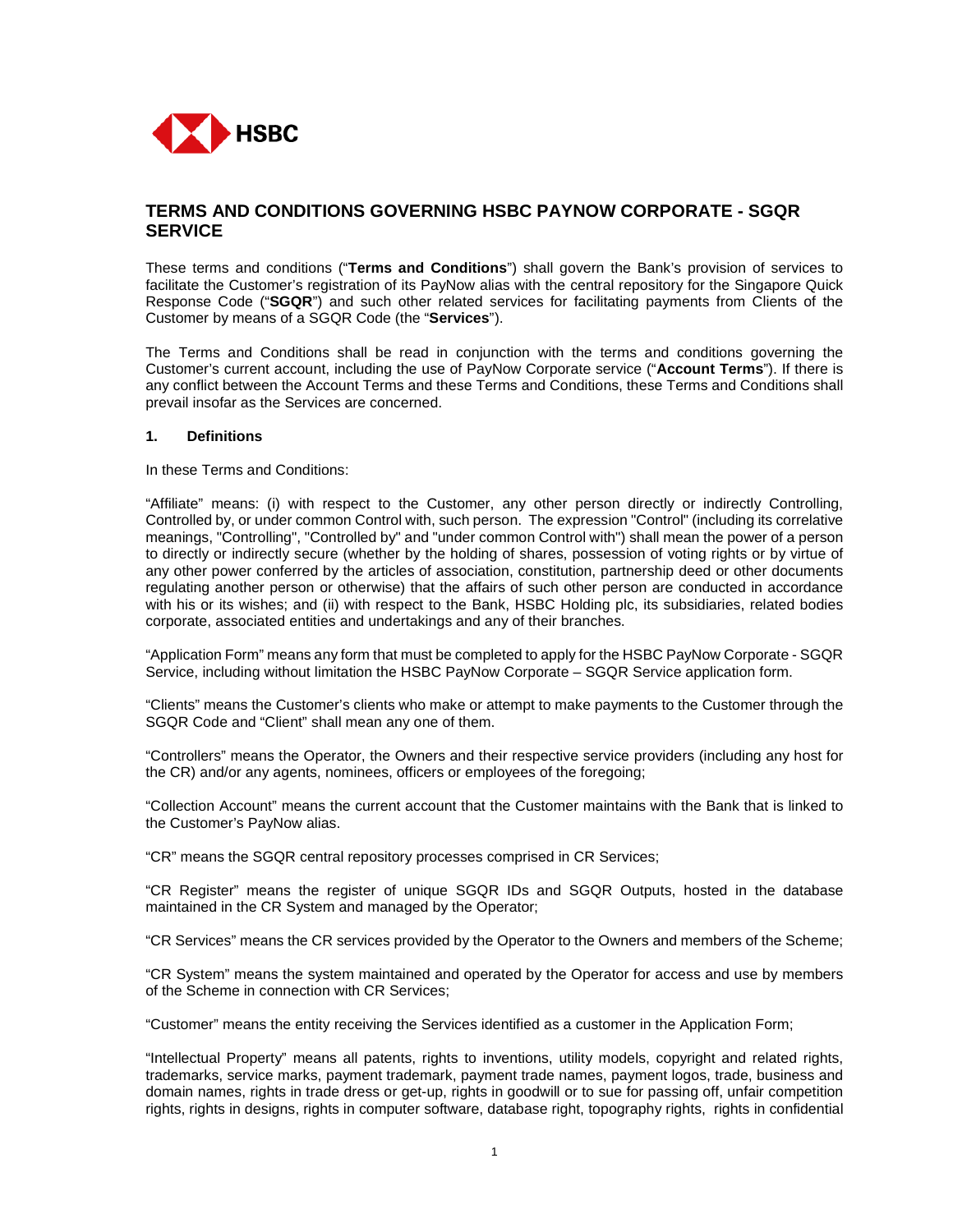information (including know-how and trade secrets) and any other intellectual property rights, in each case whether registered or unregistered and including all applications for, and renewals or extensions of, such rights, and all similar or equivalent rights or forms of protection in any part of the world.

"MAS" means the Monetary Authority of Singapore as established under the Monetary Authority of Singapore Act (Cap 186);

"Merchant Record" means the Customer's record on the CR Register, comprising such Customer's unique entity number or other identification, registered name, base currency, merchant category code, and other particulars, as may be specified in the manuals of the Operator;

"Operator" means the operator of the Scheme appointed by the Owners;

"Owners" means the legal entities which own the Scheme, decides on the member rules relating to the SGQR and leads or co-leads the SGQR Taskforce, being MAS and IMDA, or such other entity or entities as MAS and IMDA may appoint in their stead by written notice to the Operator;

"Payment Scheme" means a payment service provider, payment scheme, card scheme or card association, or any other entity which is approved by the Owners for participation in the Scheme;

"Personal Data" means data, whether true or not, about an individual who can be identified from that data or from that data and other information to which an organisation has or is likely to have access;

"QR Code" means Quick Response Code, and is a registered trademark of Denso Wave Incorporated.

"Scheme" means the Singapore Quick Response Code Scheme as may be known in the future by any other name;

"Scheme Payload" means such payment processing and related information of a Customer's selected Payment Scheme;

"SGQR Code" refers to a Customer's unique SGQR quick response code, for printing on labels, which complies with the SGQR specifications and the SGQR branding and presentment protocol issued by the Owner, and which corresponds with and contains such Customer's SGQR ID;

 "SGQR ID" means the Customer's unique identification in the CR for one or more of its business locations, comprising its Merchant Record, business address, Scheme Payload, and such other particulars as may be specified in the manuals of the Operator;

"SGQR Location" means the location registered by the Customer with the Bank where the SGQR will be displayed.

"SGQR Output" means any file, data or output which is either (as applicable) provided by the Operator to the Bank or any member of the Scheme, or generated by the Bank or any member of the Scheme, and where the output format has been approved by the Owners;

References to a person shall be construed as including an individual, firm, company, corporation, government, unincorporated body of persons, state or agency of a state or any association or partnership (whether or not having separate legal personality) or two or more of the foregoing;

References to any party shall include its successors-in-title, assigns, transferees and/or personal representatives; and

Any reference to any statute or legislation shall be deemed a reference to such statute or legislation as amended from time to time or to a newly adopted statute or legislation replacing a repealed statute or legislation and be deemed to include any subsidiary legislation made thereunder.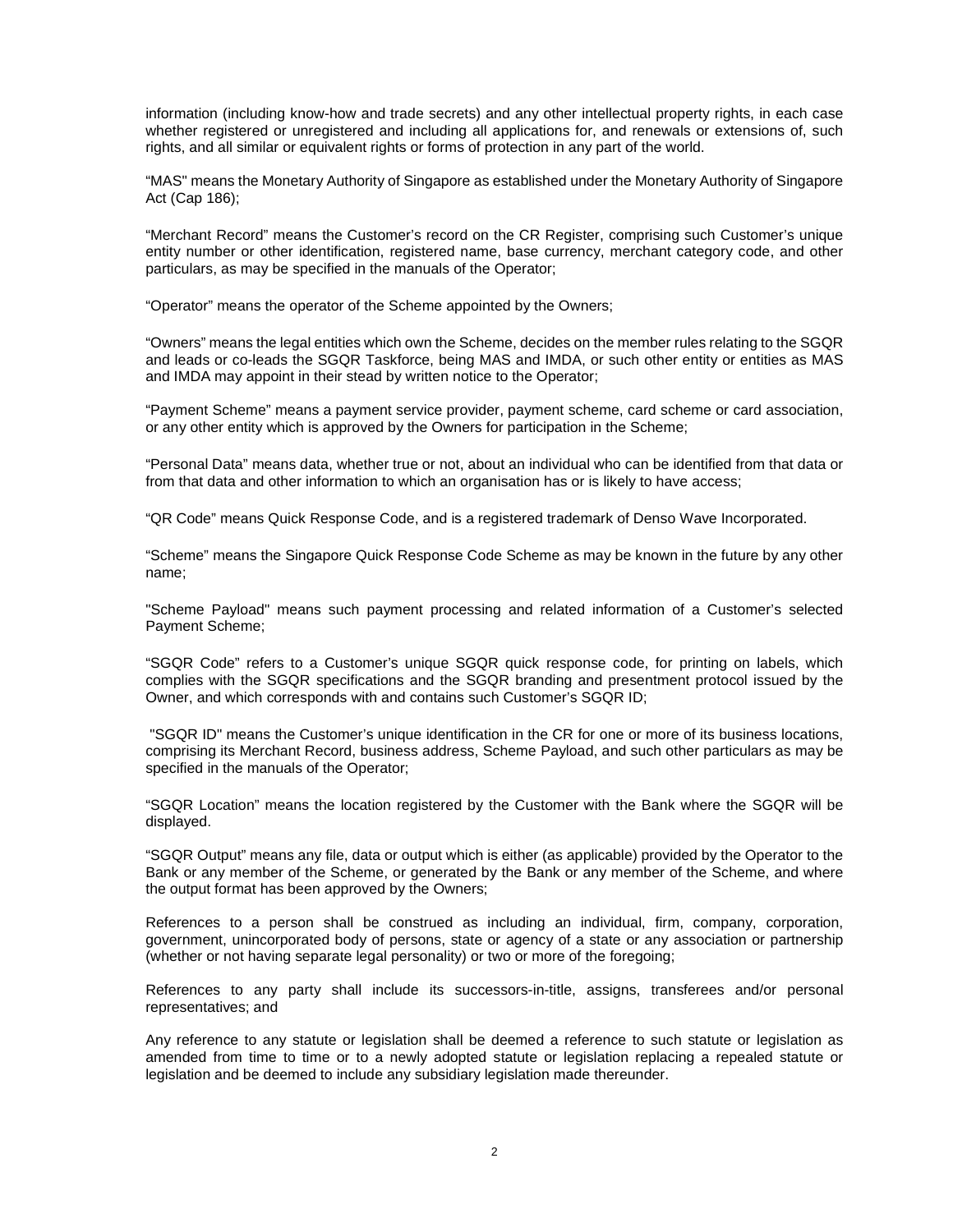#### **2. General**

- 2.1 Service Description
	- a. SGQR is Singapore's common QR Code specifications for e-payments which facilitates the creation of a single multi-tenanted QR Code. PayNow with QR ("PayNow Static QR Code") has been aligned with and is part of the Scheme.
	- b. The Bank will facilitate the Customer's registration of its PayNow alias with the central repository for the SGQR and issue a SGQR Code to the Customer for its use.
	- c. Clients will be able to use their mobile devices with QR Code reading or scanning function together with mobile application(s) that support the relevant Payment Scheme, to initiate a payment to the Customer using the SGQR Code issued to the Customer.
	- d. Payments made via PayNow / PayNow Corporate to the Customer using the SGQR Code issued to the Customer will be:
		- i. cleared or settled under the existing interbank clearing and settlement arrangement; and
		- ii. credited to the Collection Account after successful clearing and settlement.

A payment made via PayNow / PayNow Corporate to the Customer using the issued SGQR Code should not be considered successful until it is credited into the Customer's Collection Account.

- e. The Bank does not support refund of payments made via PayNow / PayNow Corporate to the Customer using SGQR Code. Once such payment made has been credited into the Collection Account, it cannot be reversed in full or in part. If the Customer wishes to make any payment to its Client, the Customer will have to provide separate payment instruction.
- 2.2 Service Pre-requisites

In order to register for and use the SGQR Code, the Customer must have successfully registered its PayNow alias to any of its current account held with the Bank for PayNow Corporate service before the Bank can process the Application Form. Such an account shall be designated as the Collection Account. The Customer must ensure the PayNow alias is properly linked to the Collection Account and notify the Bank immediately of any changes to its PayNow alias or Collection Account.

2.3 Migration from PayNow Static QR Code to SGQR Code

Certain customers who had earlier subscribed for PayNow Static QR Code with the Bank will now be required to use SGQR Code with effect from such date as may be advised by the Owners. As such, upon the Customer's execution of the Application Form, these Terms and Conditions contain the whole agreement between the Parties relating to SGQR Code and replaces all previous agreements between the parties relating to PayNow Static QR Code. In completing the Application Form and agreeing to these Terms and Conditions, the Customer confirms that it has not relied on any express or implied warranties, representations, collateral contract or other assistance made by or on behalf of the Bank unless set out in these Terms and Conditions.

- 2.4 Service Fees
	- a. The Customer shall pay the Bank fees, costs, charges, interest and expenses (together with any tax, levy or goods and services tax applicable) in connection with the Services. The Customer will be notified of the fees and charges. The Bank is authorised to debit any such fees, charges, interest and expenses from the charge account designated by the Customer from time to time. The Bank may change the fees and charges by giving the Customer thirty (30) days prior written notice or at any time with the Customer's agreement.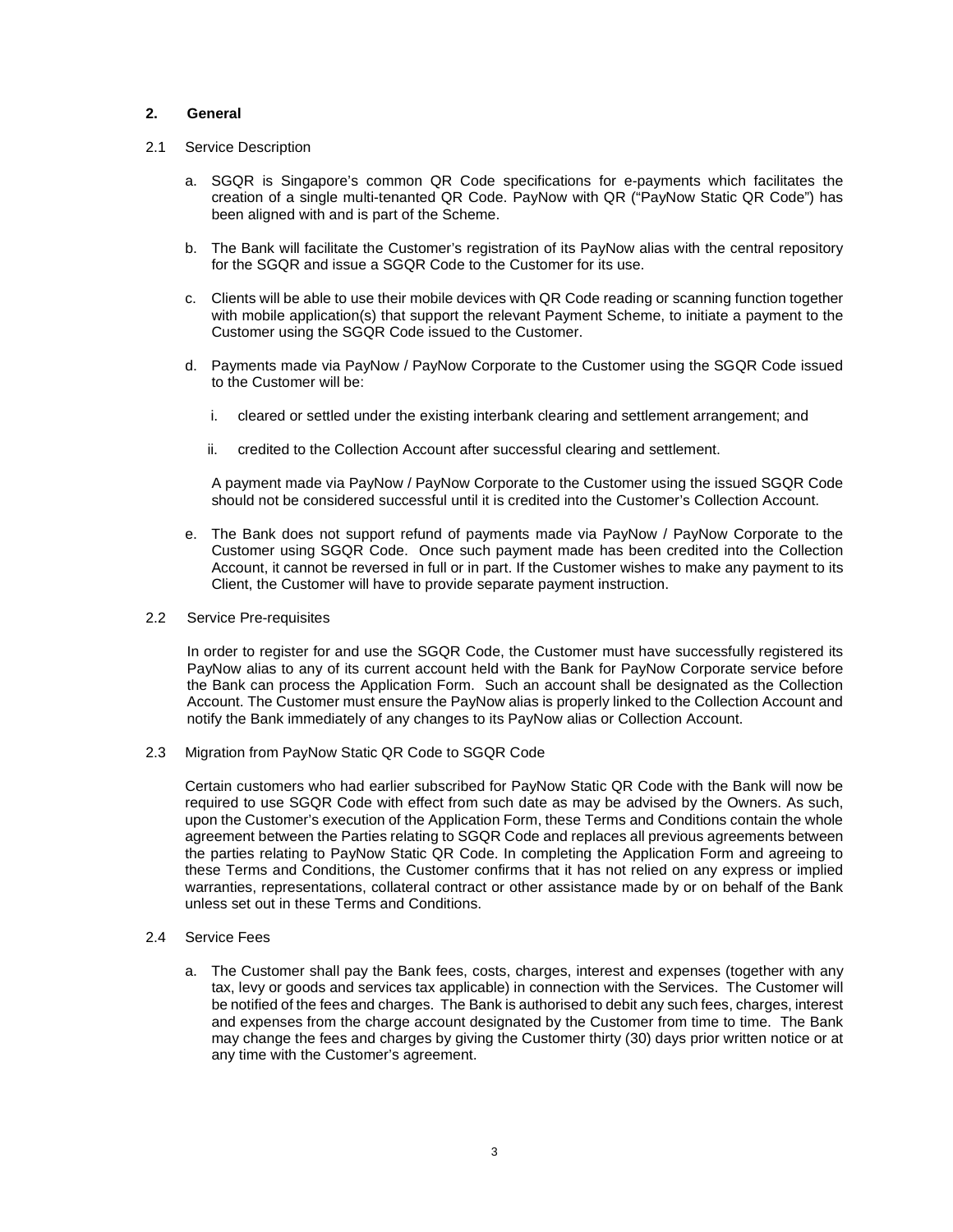b. In the event that the Bank's fees and charges are not in the same currency as the charge account designated by the Customer, the Bank's fees and charges may be converted into the charge account currency at the Bank's prevailing exchange rate at the time of conversion.

### **3. The Customer's obligations in respect of Services**

- 3.1 In connection with the Customer's use of the Services, the Customer agrees:
	- a. to inform the Bank when there is a change in:
		- i. the information in its SGQR ID and/or the information required for the Customer to use the Services (whether the Customer uses a self-issued SGQR Code on bills and/or printed SGQR Codes);
		- ii. its SGQR Location; and/or
		- iii. the information in its PayNow registration with the Bank.
	- b. to obtain independent legal and financial advice and seek its own advice on other issues which may affect the Customer and its use of the Services;
	- c. not to engage in any behaviour which is fraudulent, disruptive, offensive or indecent;
	- d. to ensure that its system safety meets the Bank's requirements, and ensure that there is no system error or virus on any electronic or computer system used by the Customer, to adopt and abide by all security measures required by the Bank.
	- e. to observe, and to procure the Customer's agents, contractors and service providers, to observe, directives, guidelines and practices related to the use of a SGQR Code and the Services as informed by the Bank from time to time;
	- f. to obtain and maintain suitable third party products and services at its own cost and expense, including but not limited to systems, websites, applications and equipment, for the purpose of or in connection with its use of a SGQR Code;
	- g. to provide any information or documents as reasonably requested by the Bank in connection with the provision of the Services or for regulatory, compliance or investigation reasons;
	- h. to verify its transaction details and bank statements regularly;
	- i. not to, and to ensure that any third party does not, use the SGQR Code and Services for any improper or illegal purposes or activities;
	- j. where the Customer prints its own SQQR Code, the Customer shall ensure the accuracy and correctness of such SGQR Code and that the SGQR Code generated complies with the applicable guidelines issued and advised to the Customer via www.business.hsbc.com.sg from time to time;
	- k. where the Customer generates and prints its own SGQR Code with the permission of the Bank, the Customer shall ensure that it (in addition to complying with paragraph 3.1(j) above) complies with the specifications ("SGQR Specifications") issued by the Owners, as advised by the Bank, and the Customer shall not share the SGQR Specifications with any third party, save for the Customer's appointed IT vendor / printing vendor in connection with the generation and/or printing of the SGQR Code on the condition that such IT vendor / printing vendor maintains such SGQR Specifications confidential in accordance with these Terms and Conditions; and
	- l. not to use the SGQR Code provided by the Bank in connection with the Customer PayNow alias initially registered with the Bank, if the Customer no longer maintains the same PayNow alias with the Bank.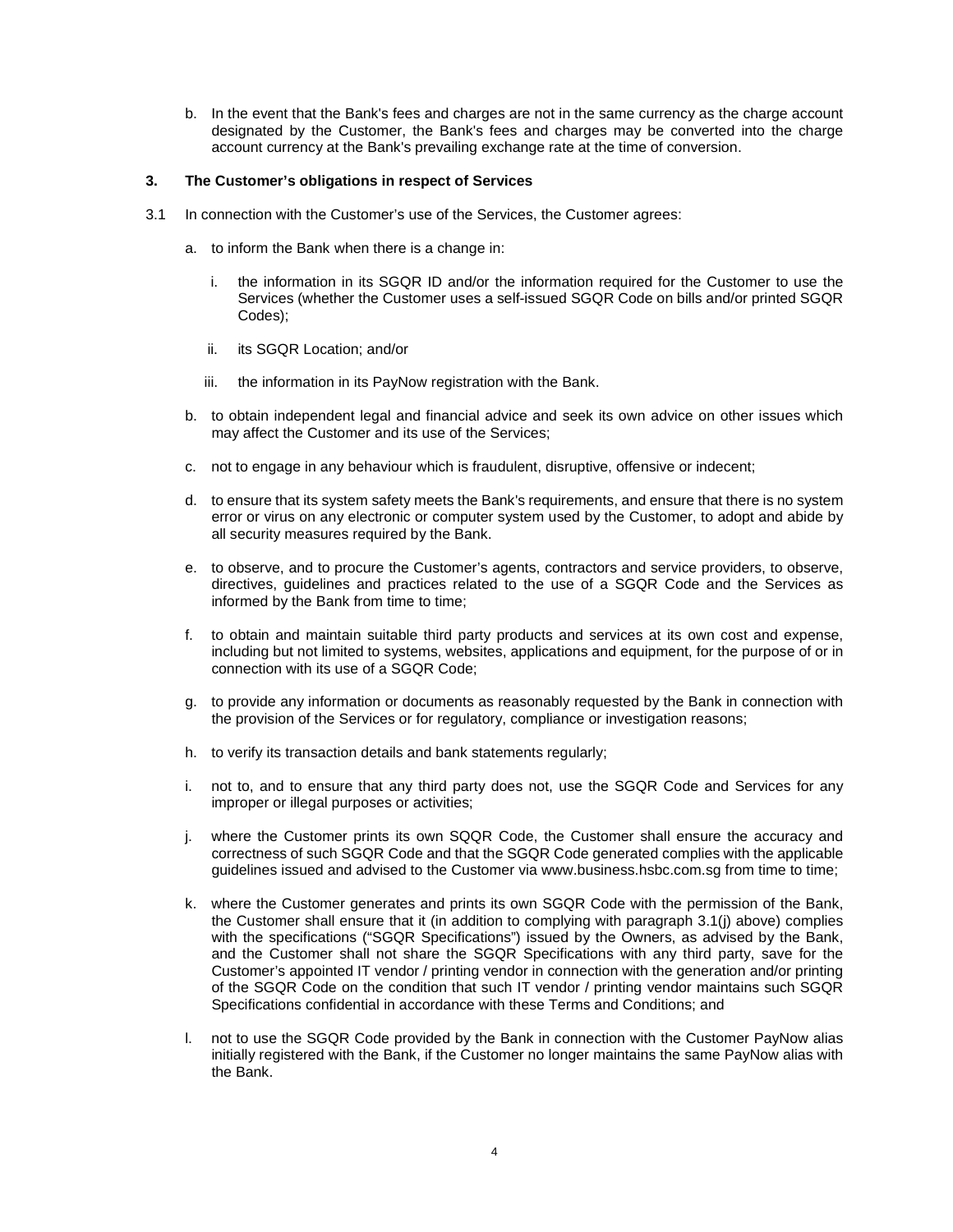- 3.2 The Customer represents and warrants that it shall obtain full and accurate consents required by applicable law before submitting any information and data, including that of its relevant Payment Schemes and/or any third party, to the Bank for the disclosure of information belonging to such persons:
	- a. to the Operator for its use, processing, archival and disclosure to service providers, members of the Scheme and their affiliates, customers and merchants, for the purpose of providing, maintaining and enhancing the Services and related services to members of the Scheme, their merchants and customers; and
	- b. to the public in the form of SGQR IDs, QR Codes and SGQR Outputs and for such other purposes in connection with the Scheme as required by the Operator or the Owners, and shall comply and ensure compliance with all confidentiality, secrecy, data protection, and other requirements at law.
- 3.3 The Customer is solely responsible for its relationship with its Clients, the nature and quality of the products or services it offers to its Clients, the amount to be charged to its Clients and for the delivery, support, refunds, returns and for any ancillary services it offers to its Clients. The Bank cannot assist the Customer to resolve any disputes with its Clients. In the event there is any error or mistake on the Customer's part or on the part of a Client (including without limitation, where incorrect amounts are paid or charged or any sum is wrongly credited to the Collection Account as a result of any person having read or scanned a SGQR Code more than once), the Customer is responsible for settling such disputes directly with the Client.
- 3.4 Where the Customer relies solely on its Client's mobile payment screen to confirm that the relevant payment has been made and received, the Customer does so at its own risks. For the avoidance of doubt, receipt of payments made via PayNow / PayNow Corporate using SGQR Code remains subject to the Account Terms.

# **4. Representations and warranties**

- 4.1 Except as provided in this Agreement, the Bank makes no warranties of any kind, express or implied, regarding the Services. The Bank hereby disclaims to the full extent permitted by law all other conditions, warranties or other terms which might have effect between the parties or be implied or incorporated into these Terms and Conditions or any collateral contract, whether by statute, common law or arising out of the course of dealing between Parties or otherwise, including implied conditions, warranties of merchantability or other terms as to satisfactory quality, fitness for a particular purpose or use of reasonable skill and care.
- 4.2 The Customer acknowledges and agrees that the Scheme is owned by a third party and provided by the Operator to the Bank and other members of the Scheme, and that access to and use of the Scheme may be subject to the provision and availability of services and facilities by the Operator. We have no control over the operation of the Scheme nor the timing on which instructions or requests are executed by the Operator.

#### **5. Liability and Indemnity**

- 5.1 Neither the Bank, the Owner nor Operator (which shall include each of its agents, contractors or service providers) shall in any circumstances have any liability for any
	- a. Consequential, incidental or indirect loss or damages, including without limitation fines, penalties or punitive damages; or
	- b. Any direct or indirect:
		- i. loss of profits (actual or anticipated);
		- ii. loss of anticipated savings;
		- iii. loss of business opportunity;
		- iv. loss of goodwill; or
		- v. loss or corruption of data;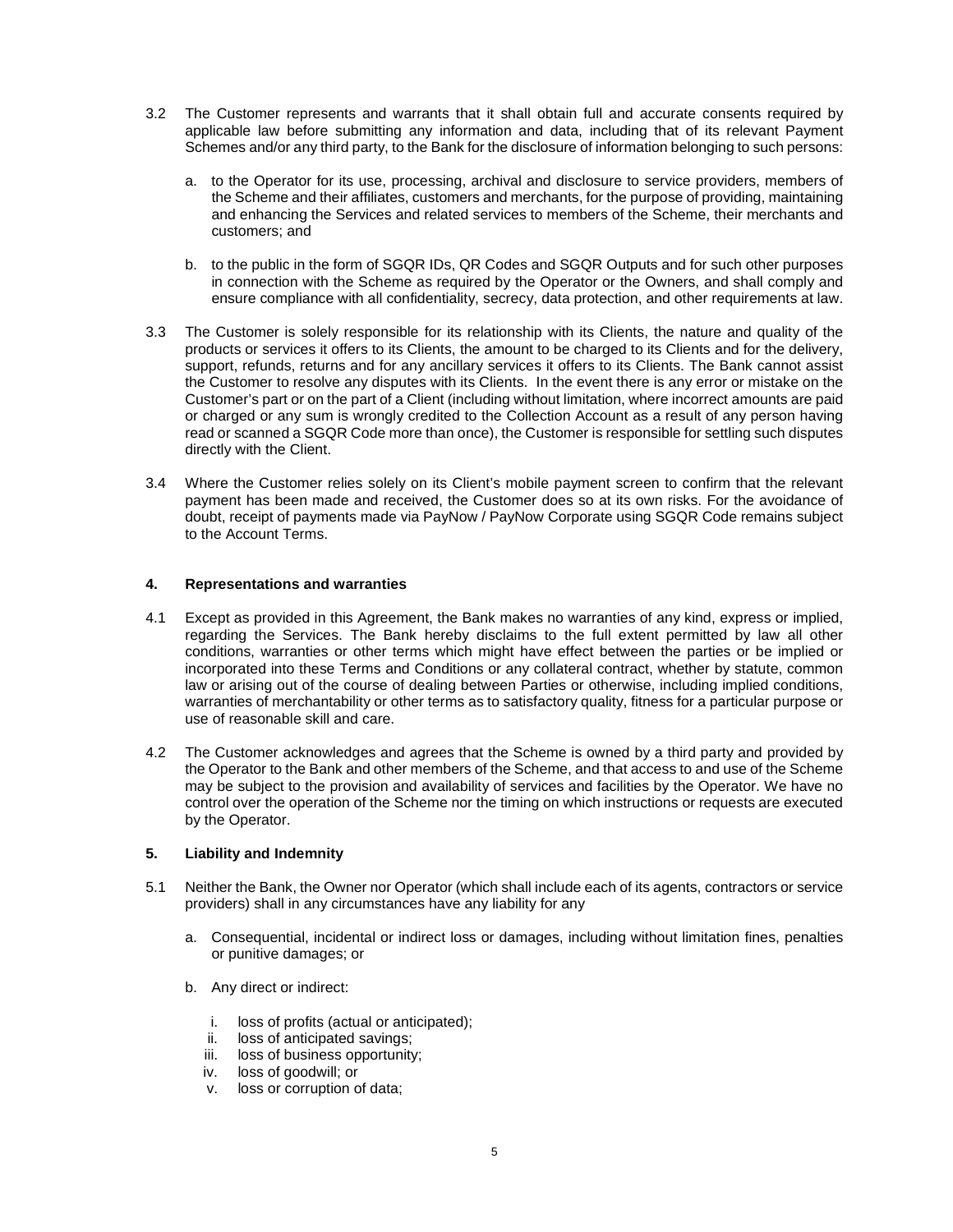which may be suffered by the Customer or any person (whether or not claiming through the Customer), and whether the same arises in contract, tort (including negligence) or otherwise howsoever, and whether or not foreseeable, even if the Bank was advised or aware of the circumstances in which such loss or damages could arise.

- 5.2 For the avoidance of doubt, neither the Bank, the Owner nor Operator (which shall include each of its agents, contractors or service providers) is liable to any person for:
	- a. any interruption, interception, suspension, delay, loss, unavailability or other failure in providing the Services to the Customer, or in transmitting instructions or information relating to the Services and/or any SGQR Code, which is caused by any circumstance beyond the control of the Bank, the Owner or Operator;
	- b. any outdated, obsolete or superseded SGQR Code or error in any SGQR Code generated or any loss or damage suffered by or claimed against the Customer in connection with such SGQR Code;
	- c. any reliance by any member of the Scheme, Member or any other person on the contents of the SGQR Output or information provided by the Customer or CR messages;
	- d. any failure, refusal, delay or error by any third party or third party payment, settlement or communication system(s) through whom or for which any transaction in relation to the Services is made;
	- e. any incorrect, outdated or delinked PayNow alias (currently being used for the Customer's Collection Account) or the information comprising the PayNow alias is changed or cancelled, and the Customer has not notified the Bank or provided the Bank with sufficient prior notice;
	- f. any failure to properly register a PayNow alias with the Collection Account;
	- g. any improper or unauthorised use of Services and/or SGQR Code by the Customer or any other person including without limitation any incorrect, wrong, fraudulent or unauthorised payment made thereunder;
	- h. any incomplete, inaccurate, and/or outdated information provided by the Customer;
	- i. any CR messages created, amended, deleted or sent by any member of the Scheme or any other person; and/or
	- j. any breach by the Customer of these Terms and Conditions.
- 5.3 There may be routine or adhoc downtime where maintenance is carried out in respect over the systems and equipment of the HSBC PayNow Corporate – SGQR Service. The Bank shall not be liable to the Customer or any other person for any losses resulting therefrom. Nevertheless, the Bank will use reasonable efforts to inform the Customer of any service downtime.
- 5.4 The Customer hereby acknowledges and agrees that in entering into these Terms and Conditions, it did not rely on any representations (whether written or oral) of any kind or of any person other than those expressly set out in these Terms and Conditions and the Bank shall have no liability in any circumstances otherwise than in accordance with the express terms of these Terms and Conditions.
- 5.5 Notwithstanding the above, the Bank does not exclude liability for:
	- a. death or personal injury caused by the negligence of the Bank, its officers, employees, contractors or agents;
	- b. fraud or fraudulent misrepresentation; or
	- c. any other liability which may not be excluded by law.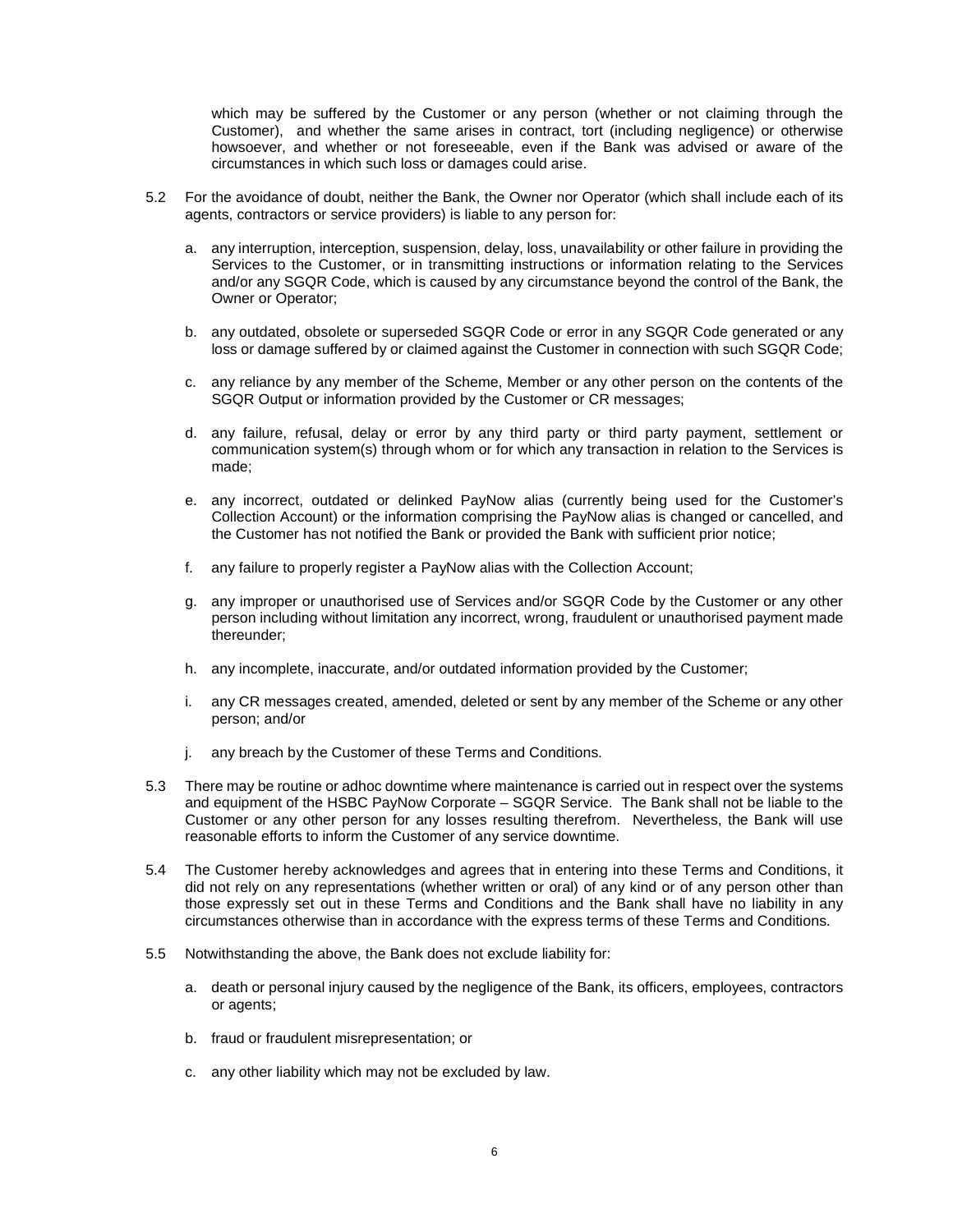- 5.6 The Customer shall indemnify the Bank and hold the Bank harmless against any and all losses, damages, claims, demands, actions, proceedings, liabilities, costs (including but not limited to legal costs on a solicitor and client basis) which may be suffered or incurred by the Bank or asserted against the Bank by any person, party or entity whatsoever, in respect of any matter of event whatsoever:
	- a. arising out of or in connection with the Customer's breach of these Terms and Conditions or the negligence or default of the Customer or its agents, contractors or service providers;
	- b. any claim brought by the Controllers, any member of the Scheme or any other person in respect of any matter relating to the Services; and/or
	- c. arising out of, in the course of, by reason of or in respect of any breach of the Data Protection Legislation (as defined below) by the Customer or by its agents, contractors or service provid

#### **6. Confidentiality and personal data**

- 6.1 Each party shall, during the term of this Services and thereafter, keep confidential all, and shall not use for its own purposes (other than implementation of the Services) nor without the prior written consent of the other disclose to any third party (except its professional advisors or as may be required by any law or any legal or regulatory authority) any, information of a confidential nature (including information relating to these Terms and Conditions, trade secrets and information of commercial value) which may become known to such party from the other party and which relates to the other party or any of its Affiliates, unless that information is public knowledge or already known to such party at the time of disclosure, or subsequently becomes public knowledge other than by breach of these Terms and Conditions, or subsequently comes lawfully into the possession of such party from a third party. Each party shall use its reasonable endeavours to prevent the unauthorised disclosure of any such information.
- 6.2 Notwithstanding Clause 6.1,
	- a. the Bank shall be entitled to disclose information about the Customer and these Terms and Conditions to:
		- i. any agents, contractors, service providers or advisers who provide a service to the Bank in relation to the performance or enforcement of these Terms and Conditions;
		- ii. the Operator for its use, processing, archival and disclosure to service providers, members of the Scheme and their affiliates, customers and merchants, for the purpose of providing, maintaining and enhancing the Services and related services to members of the Scheme, their merchants and customers; and
	- b. any consents, authorisations, and permissions that already exist from the Customer in relation to the Customer's information or any information provided by the Customer (or on the Customer's behalf) at any time shall continue to apply in full force and effect.
- 6.3 The Customer undertakes to comply with the Personal Data Protection Act 2012 ("PDPA") and all subsidiary legislation related thereto (collectively "Data Protection Legislation") with regard to any and all Personal Data that the Customer receive from its Clients.
- 6.4 The Customer agrees that in the collection, use and/or disclosure of any Personal Data received from the Clients via the PayNow / PayNow Corporate using SGQR Code, it shall do in compliance with the Account Terms.
- 6.5 The Customer acknowledges that in respect of any request or query in connection with the provision of Services, the Bank may only disclose such information or act as permitted by the Owners.

#### **7. Intellectual Property**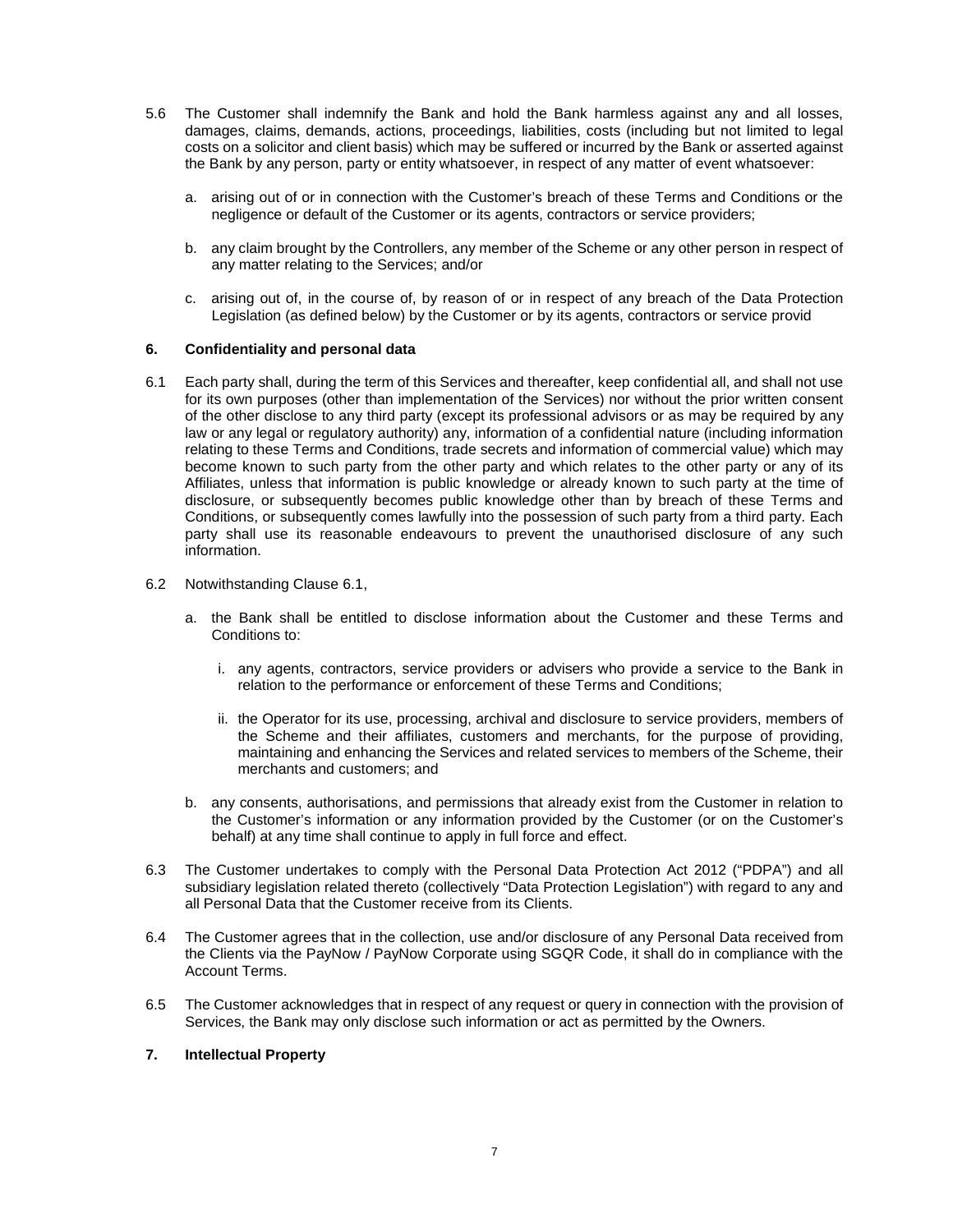- 7.1 The Merchant shall not acquire any rights in respect of Intellectual Property of the Bank or any member of the Scheme (including without limitation any of their names, logos or marks) or any rights in the PayNow name or mark or in the SGQR name or the QR Code. The Merchant agrees that:
	- a. the Bank and the Controllers are granted a world-wide, royalty-free and irrevocable license to use any Intellectual Property it furnishes to the Bank for the purpose of providing the Services (the "**Permitted Use**"); and
	- b. the Bank has permission to furnish and license any Intellectual Property it furnishes to the Bank to the Controllers for the Permitted Use, and further warrants and represents that:
	- c. it is the sole and absolute owner of the Intellectual Property it furnishes to the Bank or otherwise has obtained all necessary rights and licenses from the owners and proprietors of the Intellectual Property to grant the license and permissions as set out above; and
	- d. the Bank's and the Controllers' use of the Intellectual Property as set out above will not infringe the intellectual property rights or other rights of any third party,and without limitation to the generality of anything herein, the Merchant shall indemnify the Bank and the Controllers from any losses, damages, costs, charges, expenses (including without limitation legal costs), claims, proceedings and actions incurred as a result of any breach of the foregoing warranties.

# **8. Termination**

- 8.1 Either party can terminate all or any part of the SGQR Related Services and/or terminate these Terms and Conditions by giving 30 days prior written notice the other party. Any liabilities owing to the Bank by the Customer under these Terms and Conditions will become immediately due and payable on termination of the Terms and Conditions.
- 8.2 Notwithstanding Clause 8.1, the Bank may suspend or terminate any or all of the Services at any time without notice if one or more of the following occurs:
	- a. any of the Services is used or suspected to be used by the Customer for any improper or illegitimate purpose;
	- b. the provision of any of the Services will result in the Bank (in this case "the Bank" includes a member of the HSBC corporate group, the Bank's employees, agents, contractors or service providers), being in breach of any law or regulations;
	- c. the Customer breaches any of its obligations under these Terms and Conditions and (where such breach is capable of being remedied) fail to remedy such breach to the Bank's satisfaction within thirty (30) days after receipt of a written notice requiring remedy;
	- d. the Customer becomes insolvent, is unable to pay its debts as they fall due or is the subject of a winding up petition or like process;
	- e. where the Collection Account which the Customer's PayNow alias is linked to is closed; or
	- f. where the PayNow alias linked to the SGQR Code is de-registered.
- 8.3 In the event of termination of the Services for whatever reason:
	- a. the Merchant agrees and undertakes to destroy and delete the SGQR Code and upon the Bank's request, to give the Bank evidence of or certify such destruction and deletion promptly at the Merchant's sole cost and expense; and
	- b. the Bank shall be entitled to update the CR Register, including the removal of any Scheme Payloads previously submitted by the Bank to the CR Register.
- 8.4 Termination of these Terms and Conditions shall not affect any accrued rights or liabilities of either party nor shall it affect the coming into force or the continuance in force of any provision of these Terms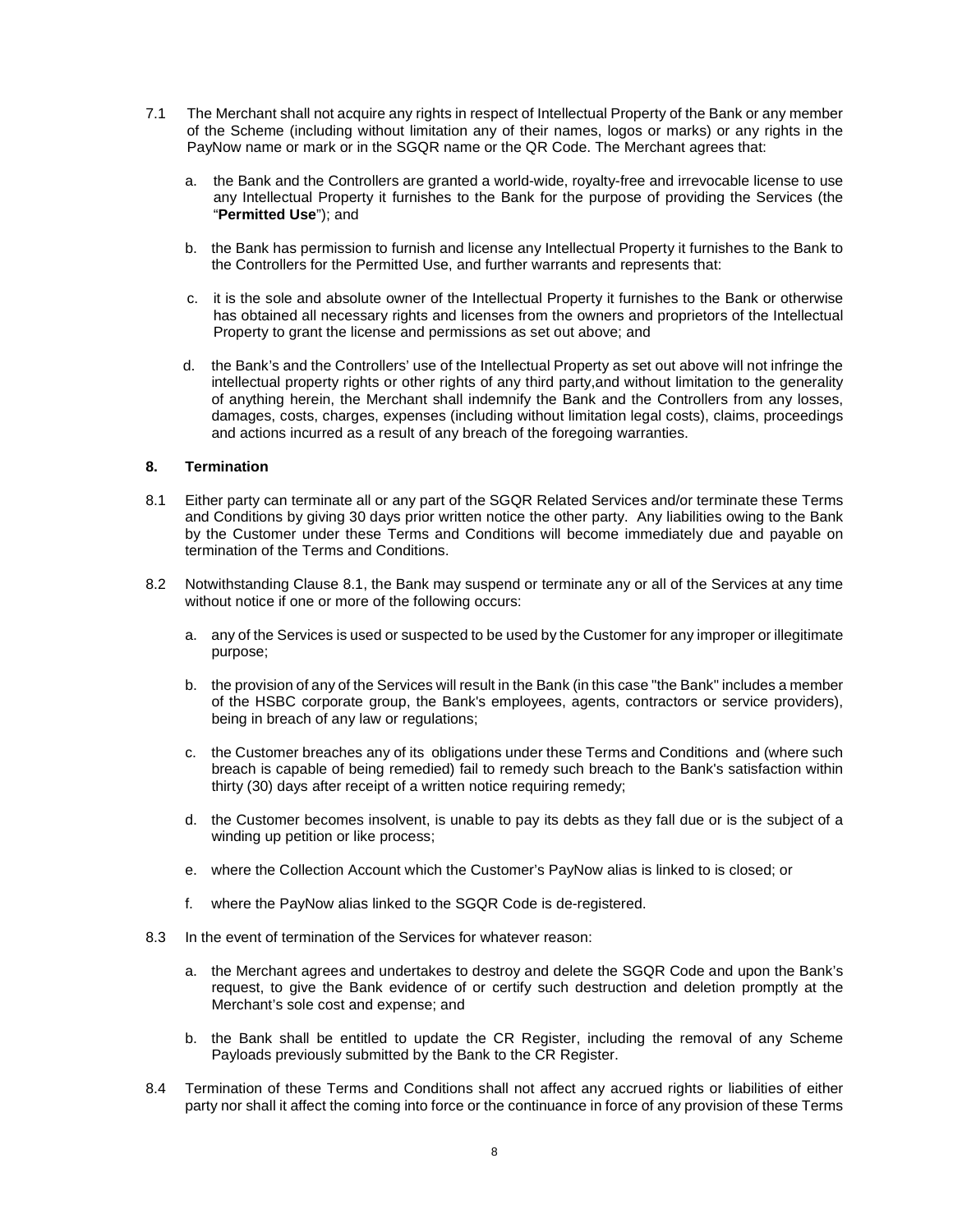and Conditions which is expressly or by implication intended to come into or continue in force on or after termination.

8.5 Save as expressly provided in these terms and conditions, no refund for any fees or charges paid by the Customer shall be made on termination of these Terms and Conditions.

#### . **9. Amendment**

- 9.1 The Bank may amend these Terms and Conditions by giving the Customer thirty (30) days advance written notice. The Customer shall be deemed to have accepted such amendments to the Terms and Conditions upon its continued use of the HSBC PayNow Corporate – SGQR Service pursuant to any amendments to the Terms and Conditions.
- 9.2 Notwithstanding clauses 9.1, the Bank may, by written notice to the Customer amend these Terms and Conditions at any time in order to comply with any law or regulation, which will become effective in accordance with the terms of such notice. The Bank will use reasonable endeavours to give the Customer as much advance notice as possible in such circumstances.

#### **10. Assignment**

10.1 The Bank may transfer its rights or obligations under these Terms and Conditions to a third party upon giving notice to the Customer. The Customer may not transfer its rights or obligations to a third party without the Bank's prior written consent.

Notwithstanding any provision to the contrary, the Bank shall be entitled to engage agents, contractors and service providers to perform any of its obligations under these Terms and Conditions.

#### **11. Miscellaneous**

- 11.1 The HSBC PayNow Corporate SGQR Service shall be governed by these Terms and Conditions, the Account Terms and the terms and conditions which apply to the related electronic banking services. If there is any discrepancy amongst them, these Terms and Conditions will prevail with respect to the HSBC PayNow Corporate – SGQR Services.
- 11.2 The Customer shall be bound by all electronic communications, computer files, messages, documents and records generated by the CR System and the Bank's systems, situated in or outside of Singapore, in respect of its use of the Services, which shall be deemed to be valid, accurate and authentic, and final, conclusive and binding on the Customer and its clients.
- 11.3 Nothing in these terms and conditions shall constitute or be deemed to constitute a partnership or agency between the parties or qualify or be deemed to qualify any party as an agent of the other party or any of its Affiliates, for any purpose whatsoever. No party shall have the authority or power to bind the other party or any of its Affiliates, or to contract in the name of, or create a liability against, the other party or any of its Affiliates. Except as otherwise expressly provided herein, each party shall be solely responsible for its expenses incurred in the performance of its obligations under this Agreement.
- 11.4 Unless otherwise specified, any notice from the Customer to the Bank shall be in writing and shall be sent to the Bank's principal place of business in Singapore or to such other address as the Bank may specify in writing from time to time, including an address for notices to be sent electronically.
- 11.5 Unless otherwise specified, any notice from the Bank to the Customer or communication shall be deemed to have been duly delivered to the Customer if delivered to an address specified by the Customer in the Application Form or such other address as the Customer may specify in writing from time to time, including an address for notices to be sent electronically.
- 11.6 Each provision of these Terms and Conditions is severable and if any provision is or becomes illegal, invalid or unenforceable, then that provision is severed. All other provisions shall continue to have effect.